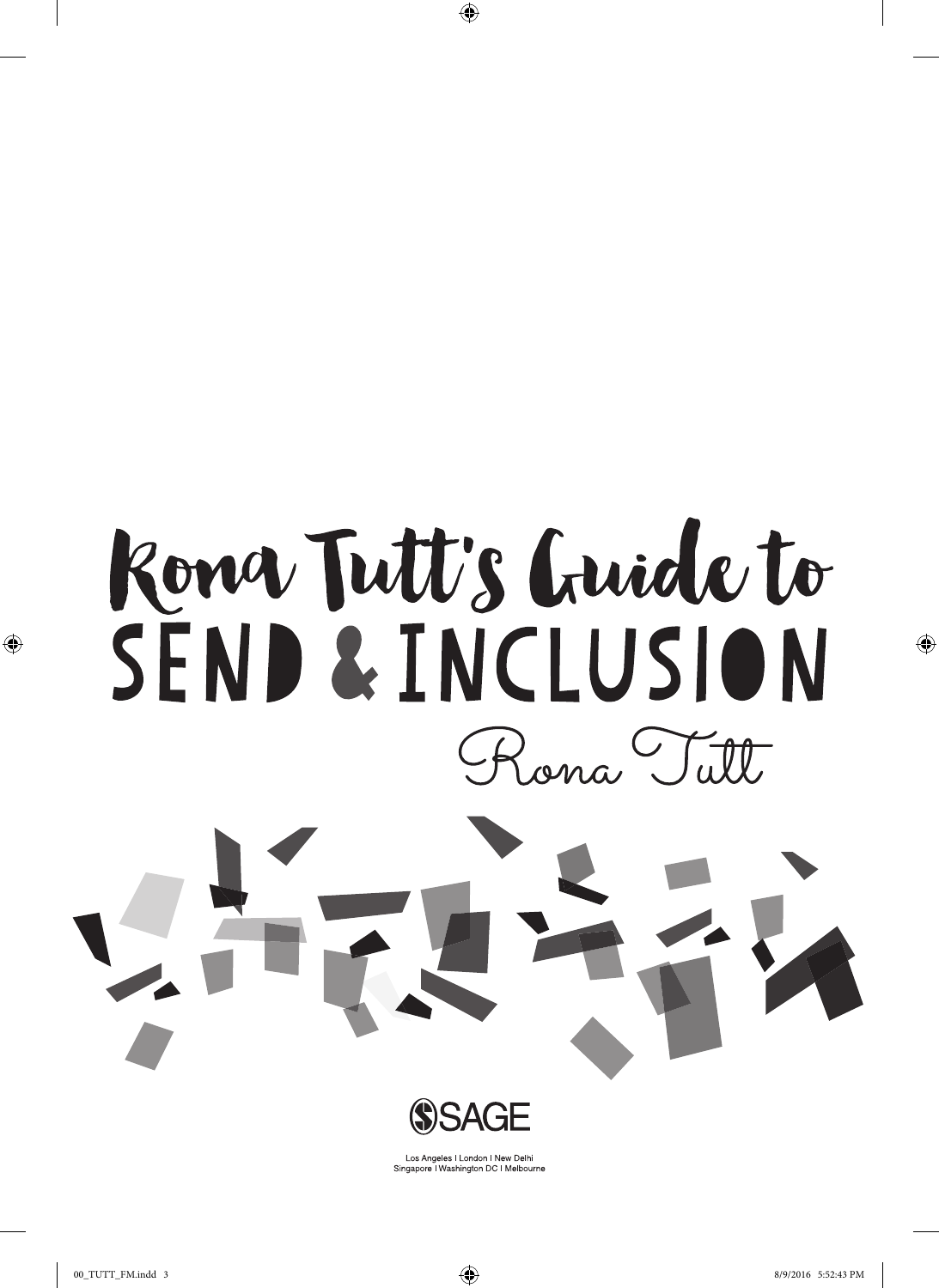

Los Angeles | London | New Delhi Singapore | Washington DC | Melbourne

SAGE Publications Ltd 1 Oliver's Yard 55 City Road London EC1Y 1SP

SAGE Publications Inc. 2455 Teller Road Thousand Oaks, California 91320

SAGE Publications India Pvt Ltd B 1/I 1 Mohan Cooperative Industrial Area Mathura Road New Delhi 110 044

SAGE Publications Asia-Pacific Pte Ltd 3 Church Street #10-04 Samsung Hub Singapore 049483

Assistant editor: George Knowles Production editor: Nicola Marshall Project manager: Jeanette Graham Copyeditor: Rosemary Campbell Proofreader: Sharon Cawood

Marketing manager: Dilhara Attygalle

Typeset by: C&M Digitals (P) Ltd, Chennai, India Printed and bound by CPI Group (UK) Ltd,

Cover design: Wendy Scott

Editor: Jude Bowen

⊕

Indexer: Rona Tutt

Croydon, CR0 4YY

© Rona Tutt, 2016

 $\bigoplus$ 

First published 2016

Apart from any fair dealing for the purposes of research or private study, or criticism or review, as permitted under the Copyright, Designs and Patents Act, 1988, this publication may be reproduced, stored or transmitted in any form, or by any means, only with the prior permission in writing of the publishers, or in the case of reprographic reproduction, in accordance with the terms of licences issued by the Copyright Licensing Agency. Enquiries concerning reproduction outside those terms should be sent to the publishers.

#### **Library of Congress Control Number: 2016935503**

#### **British Library Cataloguing in Publication data**

A catalogue record for this book is available from the British Library

ISBN 9781473954793 ISBN 9781473954809 (pbk)

At SAGE we take sustainability seriously. Most of our products are printed in the UK using FSC papers and boards. When we print overseas we ensure sustainable papers are used as measured by the PREPS grading system. We undertake an annual audit to monitor our sustainability.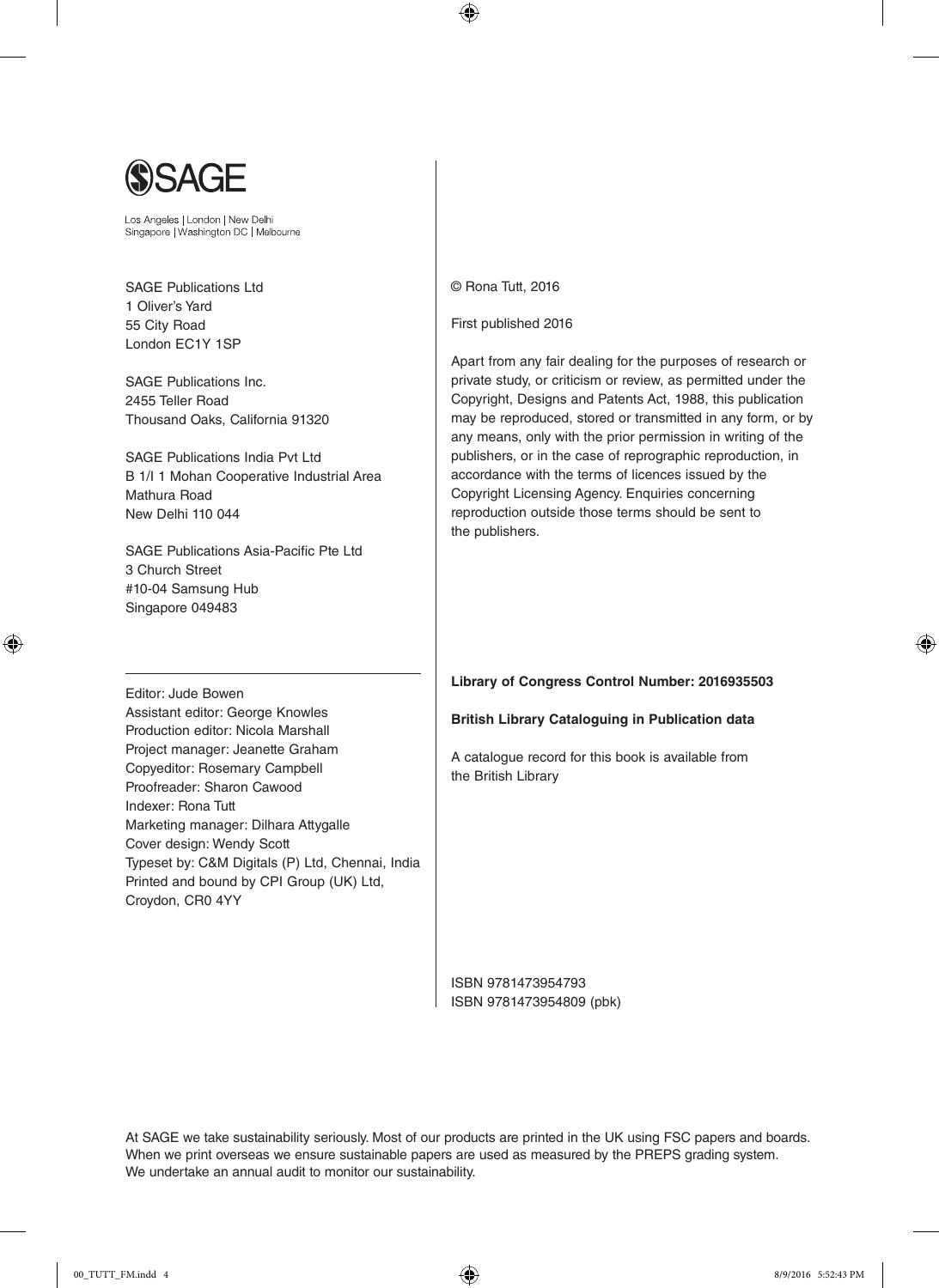# Introduction: Changing attitudes to SEND

**'I want to be where I feel I belong.'**

 $\bigoplus$ 

### **Chapter overview**

This introductory chapter explains what lies at the heart of this book, namely the need to agree on what is meant by inclusion, in order to move forward with a united view. It explains how:

- Attitudes to people with disabilities have changed over time
- National and international legislation has influenced people's opinions of those who are disabled
- Models of disability have changed along with these changing attitudes.

The chapter ends with a preliminary discussion about the meaning of inclusion in the context of pupils who have SEND, a theme which is developed further throughout this book.

⊕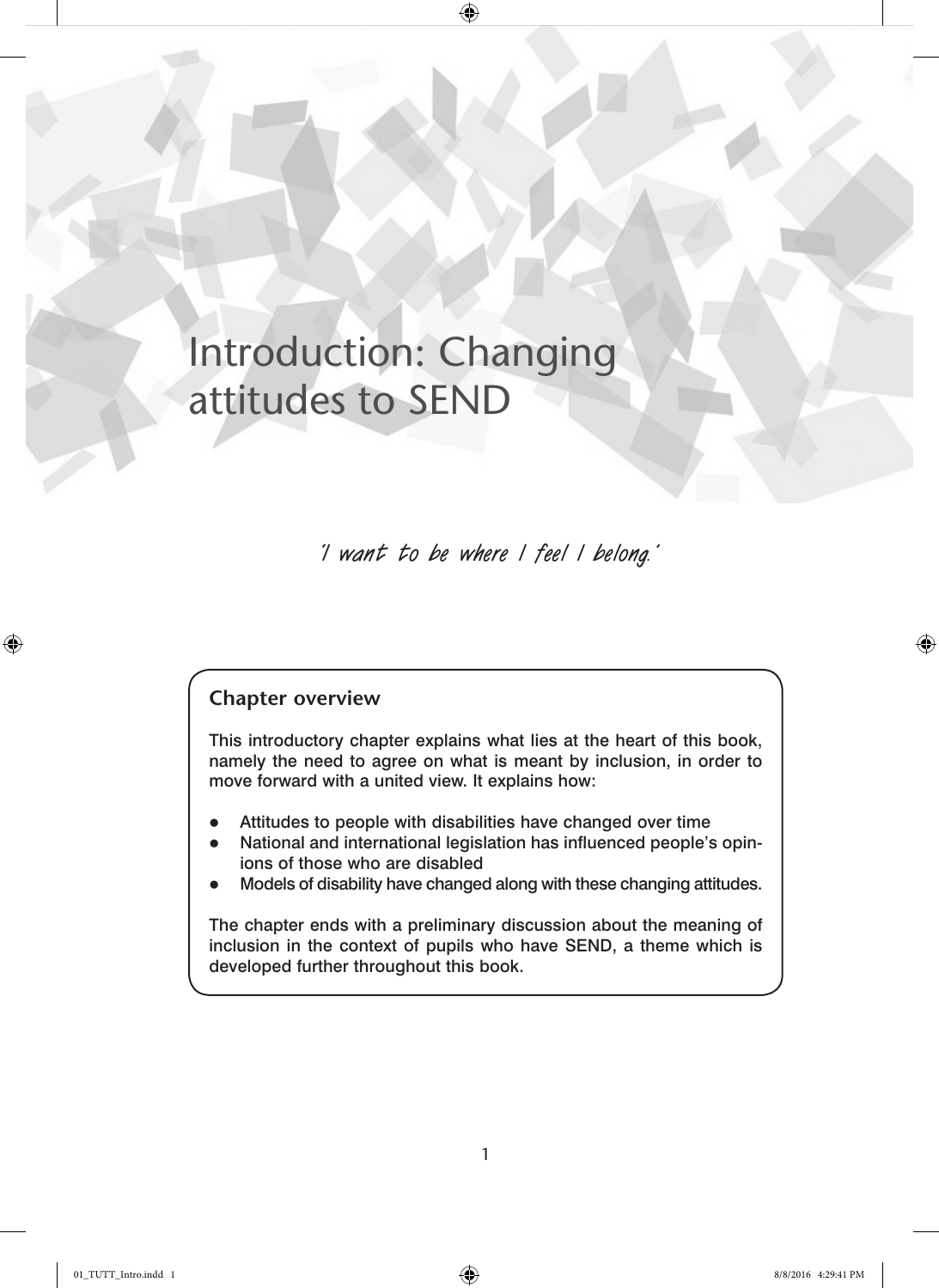# Changing attitudes

For too long, the inclusion of children and young people who have special educational needs and/or disabilities (SEND) has been held back by a failure to agree on what inclusion in this context really means. The first part of this chapter considers how attitudes have changed from an almost total lack of understanding about people who are disabled to one where considerable efforts have been made to meet their needs, although much more remains to be done. These changes are traced through the terminology that has been used and through different models of disability. An increased understanding has led to a number of legislative changes, both in the UK and internationally.

⊕

### The 18th and 19th centuries

In the 1760s, Thomas Braidwood founded schools for deaf children in Edinburgh and London, while the same decade saw the founding of schools for the visually impaired in Edinburgh and Bristol. Schools for those with sensory impairments opened up new opportunities for pupils to communicate through sign language or through Braille. By the 19th century, other types of special schools were beginning to emerge, including The Cripples and Industrial School for Girls in London, where pupils were given lessons in reading and writing, as well as training in straw plaiting, straw hat making and needlework, and the St Martin's Home for Crippled Boys, which taught trades such as tailoring and boot-making. The latter was founded by the Waifs and Strays Society, which is known today as the Children's Society. Local authorities (LAs) were made responsible for providing education to blind and deaf children from 1893.

### The first half of the 20th century

The 1918 Education Act made schooling compulsory for all disabled children, and by 1921, there were more than 300 institutions for blind, deaf, crippled, tubercular and epileptic children. Despite these developments, a stark reminder of attitudes at this time is reflected in the way the royal family responded to the arrival of Prince John. Born in 1905, he was the sixth and youngest child of King George V and Queen Mary. It is thought John was severely epileptic and may have had other difficulties as well. Whatever the extent of his medical problems, he was seen as 'not quite right', and so he was kept from public view. From 1916 until his death three years later, he lived in a cottage on the Sandringham estate with his nurse and a male orderly. Although this might be seen today as an uncaring attitude, it was very much in keeping with the times and it did enable Prince John to avoid the normal pressures of royal life. He died suddenly in his sleep aged 13 in January 1919. What does seem shocking in today's

♠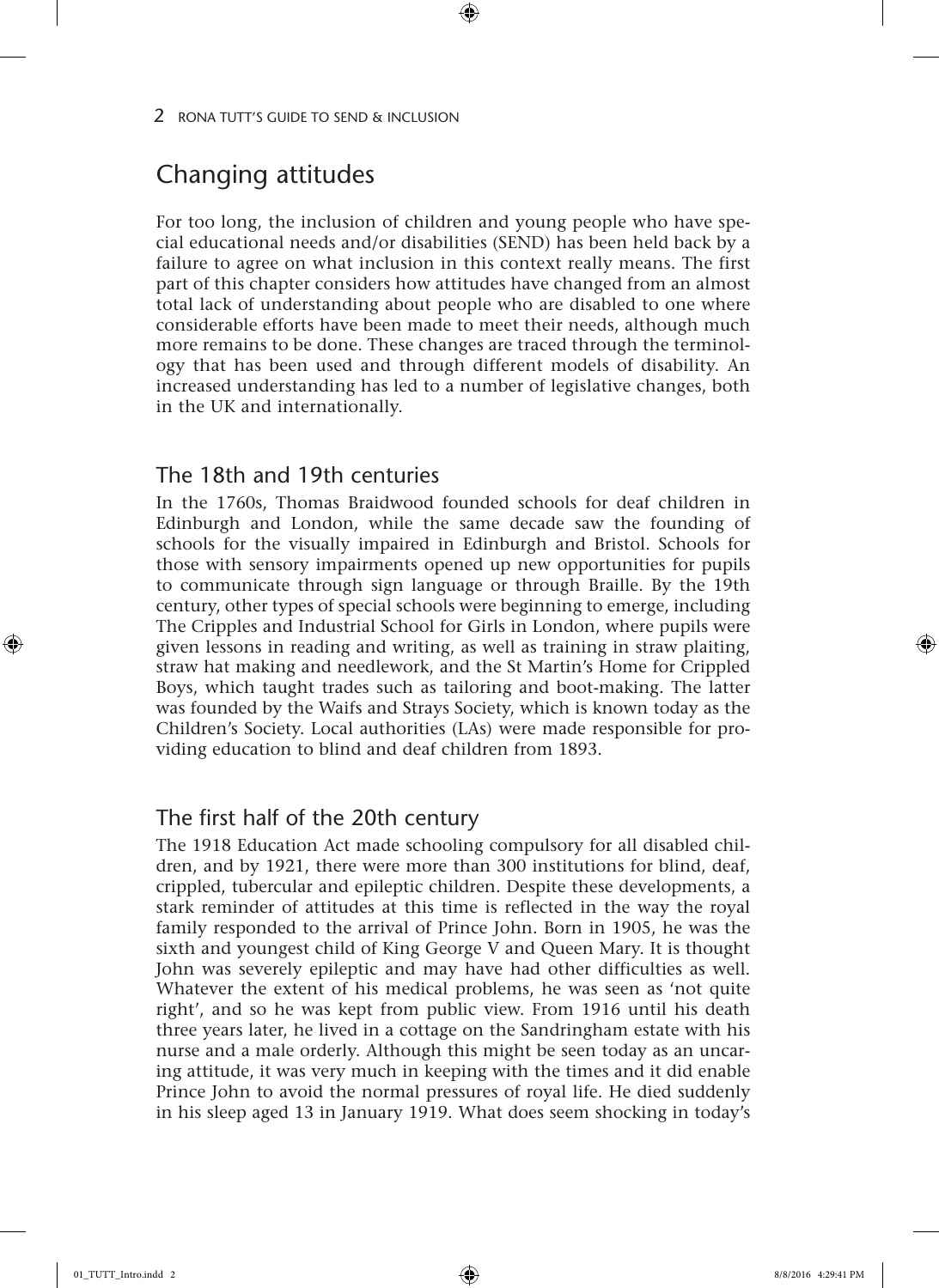climate is a letter Prince Edward (later Edward VIII) wrote to his lover, Freda Dudley Ward, on learning that Prince John had died:

 $\textcircled{\scriptsize{*}}$ 

… His death is the greatest relief imaginable & what we've always silently prayed for. … No one would be more cut up if any of my other 3 brothers were to die than I should be, but this poor boy had become more of an animal than anything else & was only a brother in the flesh & nothing else. (Quoted in Greig 2011, *The King Maker: The Man Who Saved George VI*).

This attitude of 'out sight, out of mind' continued, and in the 1930s young people with disabilities continued to be shut away from their families and local communities. However, places like the pioneering community of Sunfield developed a more holistic approach to the care and education of disabled children. Barry Carpenter, who was its chief executive for many years, explains that, although Sunfield had started at a time when families wanted their 'handicapped' children shut away, the school turned this round to the point where he could say: 'We do not take in children; we welcome families as part of our community' (quoted in Tutt 2007: 87).

Before the 1944 Act, which was mainly concerned with providing universal free education at secondary level, the education of handicapped children had been considered separately, but from this time, they became the responsibility of Local Education Authorities (LEAs), who had to make sure these children were seen by a medical officer, to determine whether the child was 'suffering from any disability of mind or body and as to the nature and extent of any such disability'. The Act established 11 categories of disability. As well as physical handicap and sensory impairments (blind and partially sighted; deaf and partially deaf), the list included: delicate, diabetic and epileptic; speech defect, maladjusted and educationally subnormal.

Despite the problems caused by the war, after the 1944 Act, special education provision improved. Although far too late to help Prince John, methods of controlling epilepsy had moved forward and teachers in mainstream schools were increasingly willing to accept responsibility for less severe cases if they had medical support. The number of special schools rose substantially, including 25 new boarding schools for children with physical handicaps, such as cerebral palsy, and open air schools for delicate children. The development of provision for children with speech defects was delayed, but the number of speech therapists employed by LEAs increased.

### The second half of the 20th century

A major shift in attitude was the 1970 Education (Handicapped Children) Act, which brought all children into education and stopped classifying some of them as uneducable on the grounds that they were 'suffering from a disability of mind'*.* This meant that all those who had been under the care of the health authorities became the responsibility of the LEAs.

♠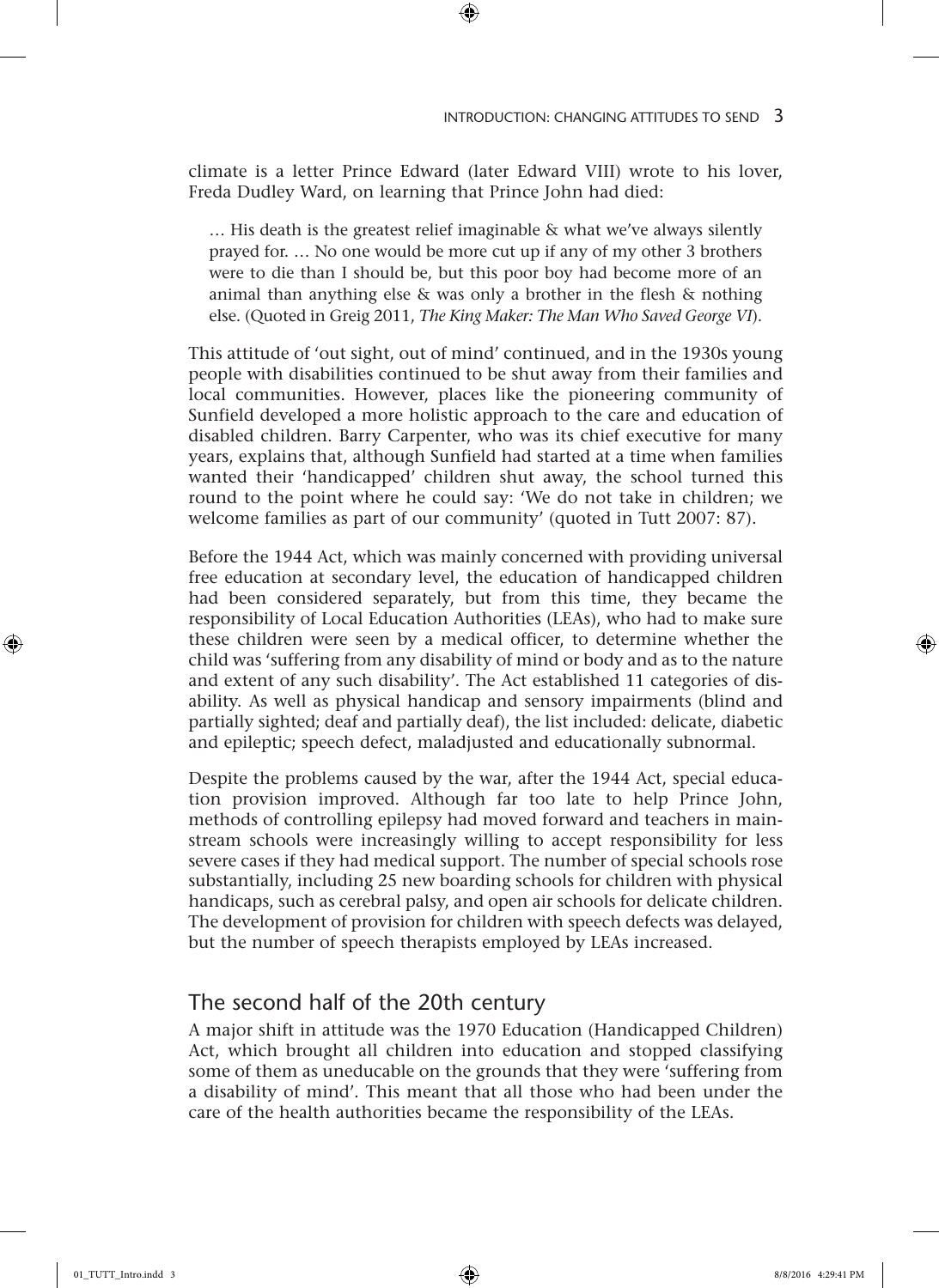Not long after this, the Warnock Report of 1978 and the 1981 Education Act that followed it, set off a lengthy and divisive debate about the role of special schools. The Warnock Committee's use of the phrase 'special educational needs' (SEN) was admirable in its desire to move away from placing children in categories of need rather than treating them as individuals. The downside was that it led some people to forget the very real difference between educating those with very significant needs and the majority of pupils with SEND who have always been in mainstream education. In a pamphlet Warnock wrote in 2005 (Warnock 2005: 13), she recognised that the umbrella term, 'SEN', had had its problems: 'Not only is there a gradation of needs which our early thinking did not adequately address, there is also a wide range of different kinds of need'. In the pamphlet and since writing it, she has spoken many times of her wish for special schools to be part of the provision available for pupils with special needs.

⊕

During the 1980s 'integration' was a buzzword, with the idea that an increasing number of individuals should be integrated into mainstream education. In the 1990s, this changed to 'inclusion', which suggested that schools themselves should change to accommodate all the pupils who wanted to come to them. These two decades were a time when special schools took a battering, as the media and others jumped on the bandwagon of inclusion being interpreted as *every* child being in a mainstream school. The effect was that, after years of development, special schools began to decrease in number. The 1988 Education Reform Act (ERA) introduced a national curriculum, which all children, whether in mainstream or special education, had to follow, and schools for pupils with severe learning difficulties (SLD), and profound and multiple learning difficulties (PMLD) in particular, went to great lengths to try to balance what was appropriate for their pupils with what they were required to do.

In 1994 the first Code of Practice on identifying and assessing special needs for all schools was published.

#### A new century and a more pragmatic approach

Although opinion remained divided about the place of special schools, by the turn of the century a rather more pragmatic approach had begun to creep in, as the reality of trying to meet an increasingly wide range of needs in mainstream schools began to come into conflict with successive governments' fixation on a 'standards agenda', whereby schools are expected to show an increase in academic results year on year. The role played by Ofsted (the school's inspection service) in judging schools by a narrow range of academic results exacerbated the gulf between these two agendas.

The first sign that times were changing in terms of the place of special schools, came when the then Labour government established a working

♠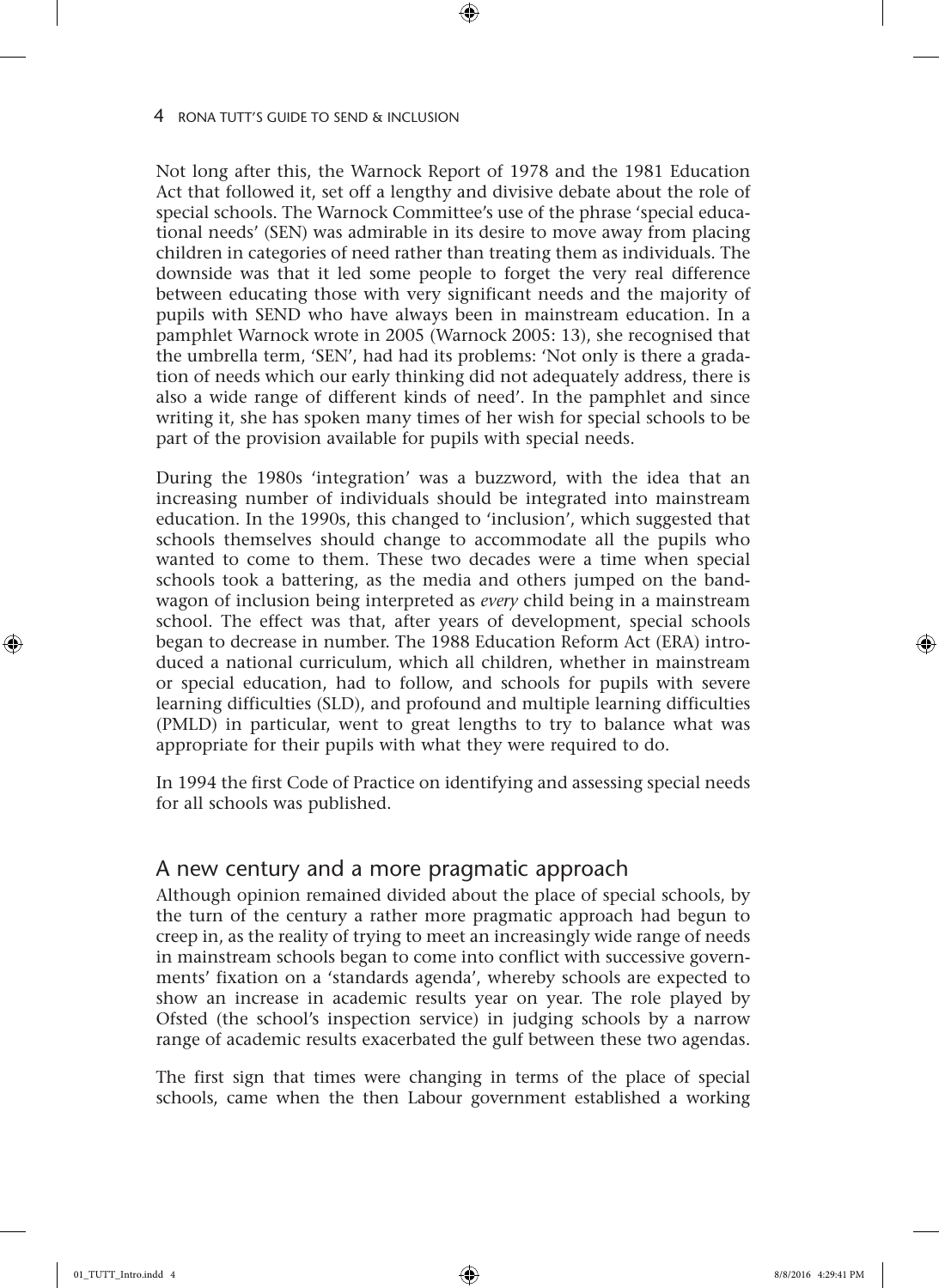#### INTRODUCTION: CHANGING ATTITUDES TO SEND  $5$

party to look at the future of special schools. The findings fed into the government's SEN strategy, *Removing Barriers to Achievement* (DfES 2004a). On the one hand, this gave a continuing role to special schools, but, on the other, it suggested that numbers in them would continue to fall as mainstream teachers became more skilled at meeting a wider range of needs. The role for special schools was seen as a dual one: educating those with the most complex needs and supporting mainstream schools in acquiring further expertise.

 $\textcircled{\scriptsize{*}}$ 

In 2005–06, the Education Select Committee held an Inquiry into SEN and asked Andrew Adonis, Minister for SEN at the time, to clarify the government's position on inclusion. Lord Adonis replied that, rather than continuing to talk about inclusion, the government would prefer to emphasise the need to have 'a flexible continuum of provision'. He agreed that an overhaul of the SEN system was needed and suggested it might happen in a few years' time. (More recent history around the SEND Reforms is covered in the next chapter).

### **Questions for reflection**

A former secretary of state for education, David Blunkett, who, having been blind since birth, carried out his role with the aid of guide dogs, has said: 'Progress in school learning is ultimately about the quality of life post-school.'

Think about:

- 1. Whether you agree with this statement
- 2. What it might mean in terms of some of the children and young people you know or have worked with, who have a range of different needs.

# The international dimension to inclusion

In 1990, the UK signed the UN Convention on the Rights of the Child (UNCRC) and ratified it in 1991. The Convention stresses the right of all children to be educated and to have their views listened to. It also states that a mentally or physically disabled child should enjoy a full and decent life. More recently, when introducing the Children and Families Bill, the Coalition Government reminded LAs to have regard to UNCRC and to ensure that children and young people were involved in the development of local services.

In 1994, in common with most other countries, the UK government supported what became known as the Salamanca Statement. This came out

♠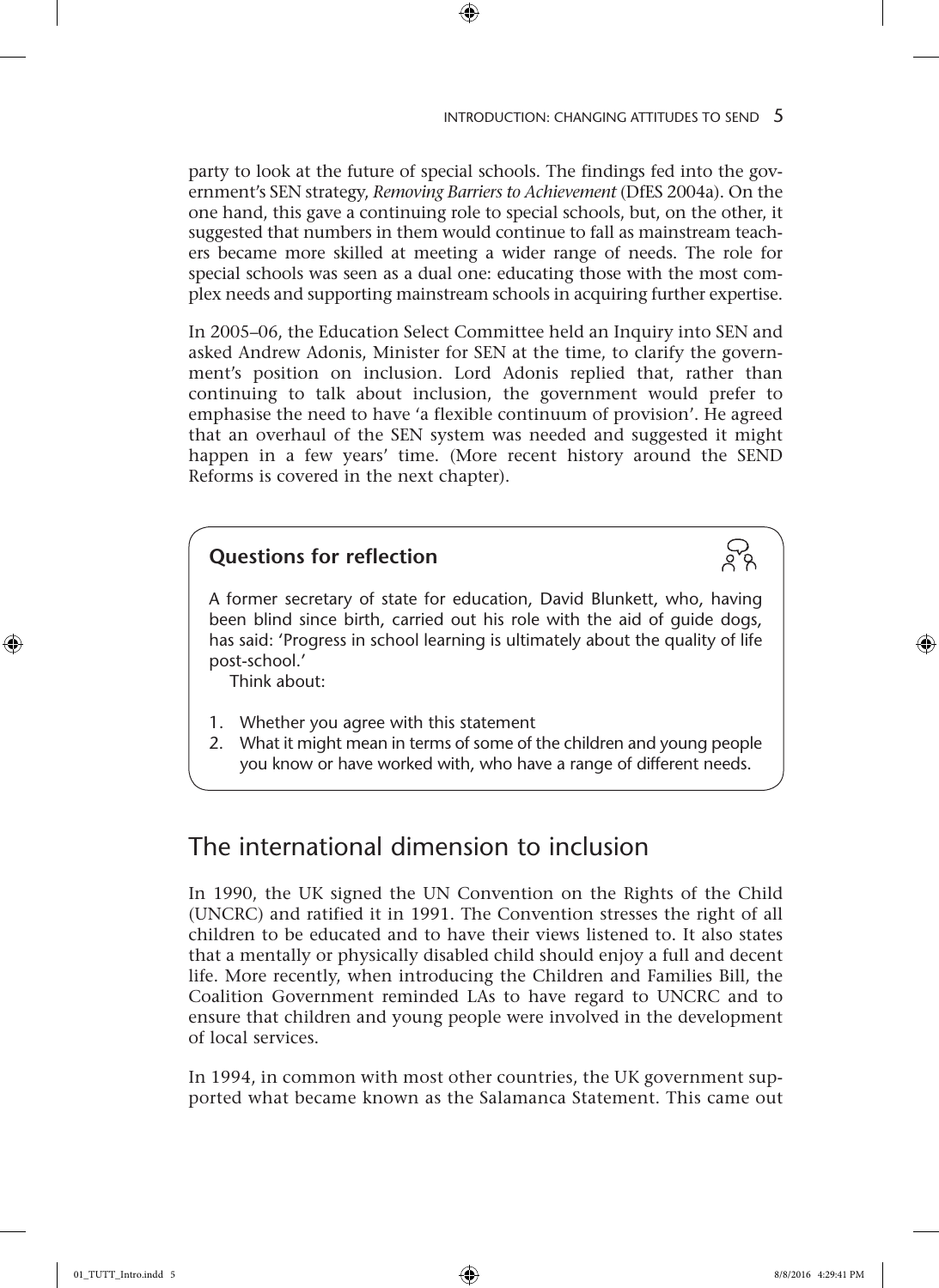of a World Conference on SEN, which was organised by UNESCO and attended by the governments of 92 countries. This set out that those with SEN must have access to regular schools. The statement went on to recognise that countries were at different points, with some (such as the UK), having well-established systems of special schools for specific types of need. These are described as representing a valuable resource for other schools, so that special schools or units within mainstream schools may provide the most suitable education for a relatively small number of children with disabilities whose needs cannot be met in regular classrooms or schools.

 $\textcircled{\scriptsize{*}}$ 

Meanwhile, in the UK the term SEN, which comes from education, and disability, which comes from health, were brought together in the Special Educational Needs and Disability Act 2001. Under the Act, schools were prohibited from discriminating against disabled children and were required to make reasonable adjustments to include them. The Act strengthened the right to a mainstream education for children with SEN by making it clear that if parents wanted a mainstream education for their child everything possible should be done to provide it. Equally, where parents wanted a special school place, their wishes should be taken into account.

In 2006, the UN Convention on the Rights of Persons with Disabilities (UNCRPD) was adopted by the UN General Assembly. This helped to change attitudes from seeing disabled people as objects of charity, to subjects with rights to make decisions about their own lives and become active members of society. Article 24 of UNCRPD guarantees all disabled learners the right to be part of the general education system. In ratifying the Convention, the UK Government explained that its interpretation of 'general education' included both mainstream and special schools and that parents should continue to have access to places in either type of school.

In 2010, the Equality Act provided a legal framework for protection against discrimination on the grounds of nine 'protected characteristics', namely:

Age

♠

- Disability
- Gender reassignment
- Marriage and civil partnership
- Pregnancy and maternity
- Race
- Religion or belief
- $S_{\rm PX}$
- Sexual orientation.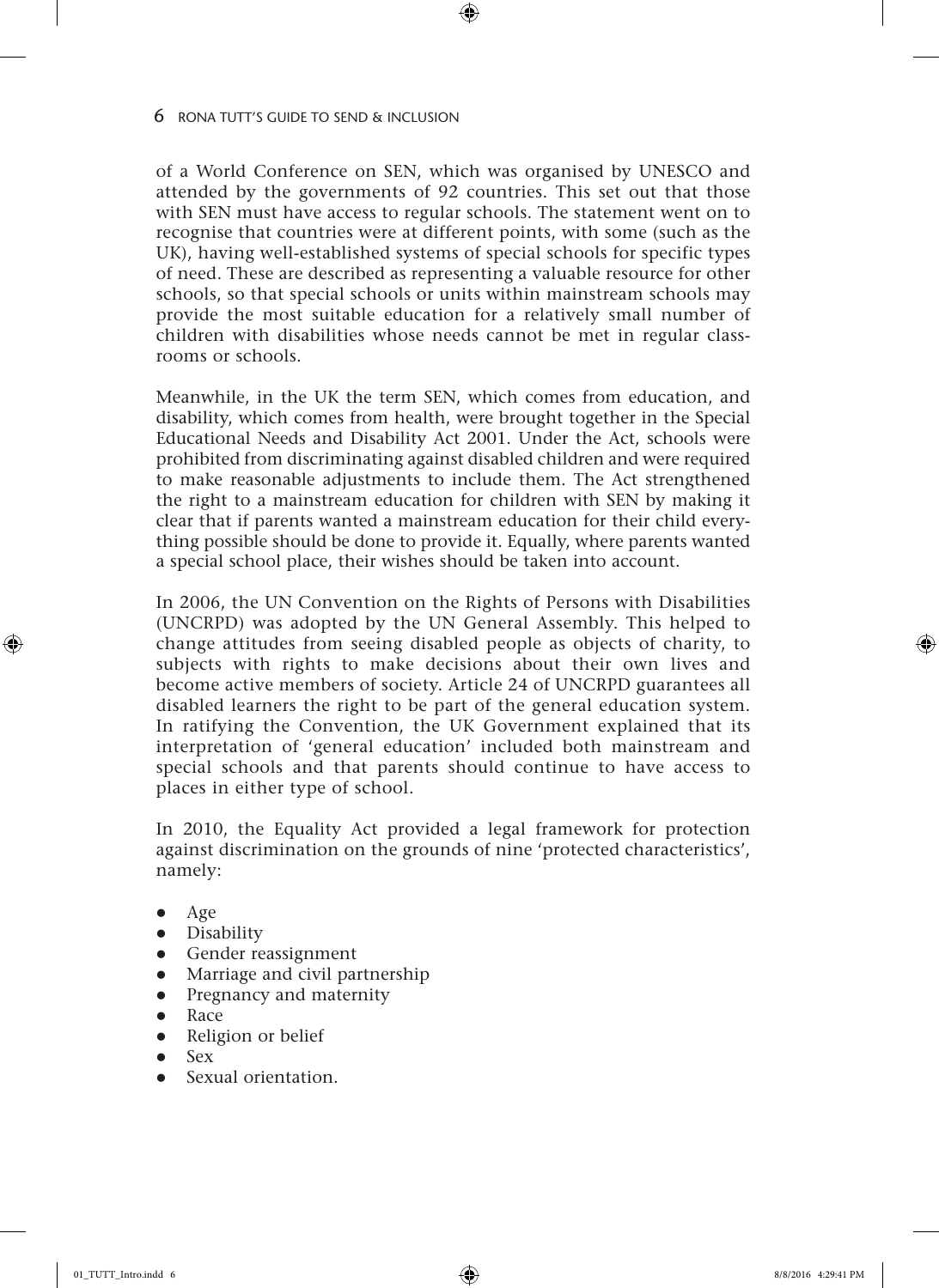## **Key information: The rights of disabled people**

#### **International**

1990 The UN Convention on the Rights of the Child (UNCRC) was signed by the UK in 1991.

 $\textcircled{\scriptsize{*}}$ 

1994 UNESCO's *Salamanca Statement* supported pupils with SEN having access to regular schools, while seeing a dual role for special schools.

2006 The UN Convention on the Rights of Persons with Disabilities (UNCRPD) was adopted by the UN General Assembly.

**UK**

2001 The Special Educational Needs and Disability Act (SENDA) brought the two terms together.

2010 The Equality Act brought together previous pieces of legislation and specified the groups that should be protected.

#### Differences across the UK

As Hodkinson (2015) points out, within the United Kingdom the educational provision for children with learning difficulties operates differently under the various legislative systems. Scotland has always been further apart from England in terms of its education system. In 2004, an Education Act abolished the term 'SEN' and replaced it with 'Additional Support Needs' (ASN). This refers to any child or young person who would benefit from extra help in order to overcome barriers to their learning. In 2005, Northern Ireland (NI) increased the rights of children with SEN to attend mainstream schools and introduced disability discrimination laws for the whole of the education system. Wales had, until now, retained the use of the term 'SEN' alongside its own SEN Code of Practice. However, a Draft Additional Learning Needs Bill (Wales) has suggested replacing SEN with Additional Learning Needs (ALN) and a Draft Additional Learning Needs Code has been issued. Although the new term would encompass both those currently described as having SEN and those who, at post-16, have been described as having Learning Difficulties and Disabilities (LDD), it does not go beyond this to take in other vulnerable groups.

♠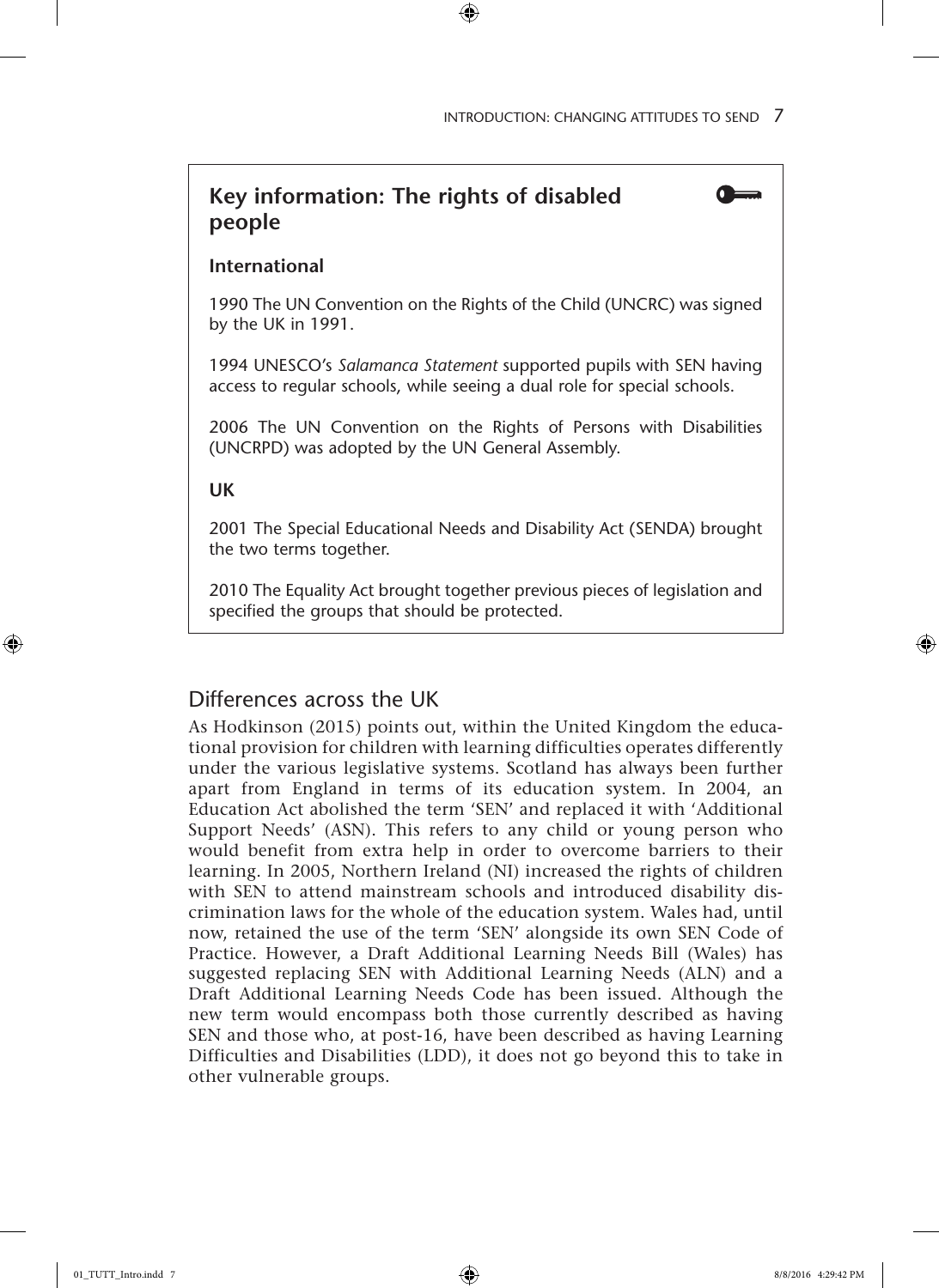# Models of disability

Earlier in this chapter, there was a reference to the medical model of disability, which held sway before the social model of disability suggested an alternative viewpoint. More recently, a third model has been suggested, which incorporates elements from both the medical and the social models.

⊕

### The medical model

The medical model arose from the way the 1944 Education Act, mentioned earlier, categorised children. Decisions about where these young learners were educated was often determined largely by the category they were placed in, rather than their ability to benefit from a mainstream curriculum. This model sees disability solely as a medical condition, and any difficulties that are encountered lie within the disabled person, rather than being affected by the environment within which they operate. The medical profession is seen as trying to cure or improve the disability and it is doctors who decide the disabled person's right to have financial assistance or healthcare support.

### The social model

♠

In the 1970s, another model of disability began to be developed, which was in direct opposition to the medical model and seen by many to be a more inclusive approach. The social model of disability draws on the idea that it is society that disables people through designing everything to meet the needs of the majority of people who are not disabled. There is a recognition within the social model that there is a great deal society can do to reduce, and ultimately remove, some of these disabling barriers, and that this task is the responsibility of society as a whole, rather than the disabled person.

#### Towards an interactionist model

A model which combines features of both these two models has been recognised by the World Health Organization (WHO). This model of disability involves a consideration of the interaction between features of a person's body and features of the society in which that person lives. Back in 1981, Klaus Weddell took this approach when working on the 1981 Education Act. In 2002, Tom Shakespeare, whose achondroplasia gives him a particular insight into models of disability, and his co-author, Nicholas Watson, wrote a paper arguing that the time had come to move on from the social model of disability. They argued that the way it has been characterised in the UK meant it had outlived its usefulness and had led to a position being taken beyond just the need to remove barriers – which they agree is correct – and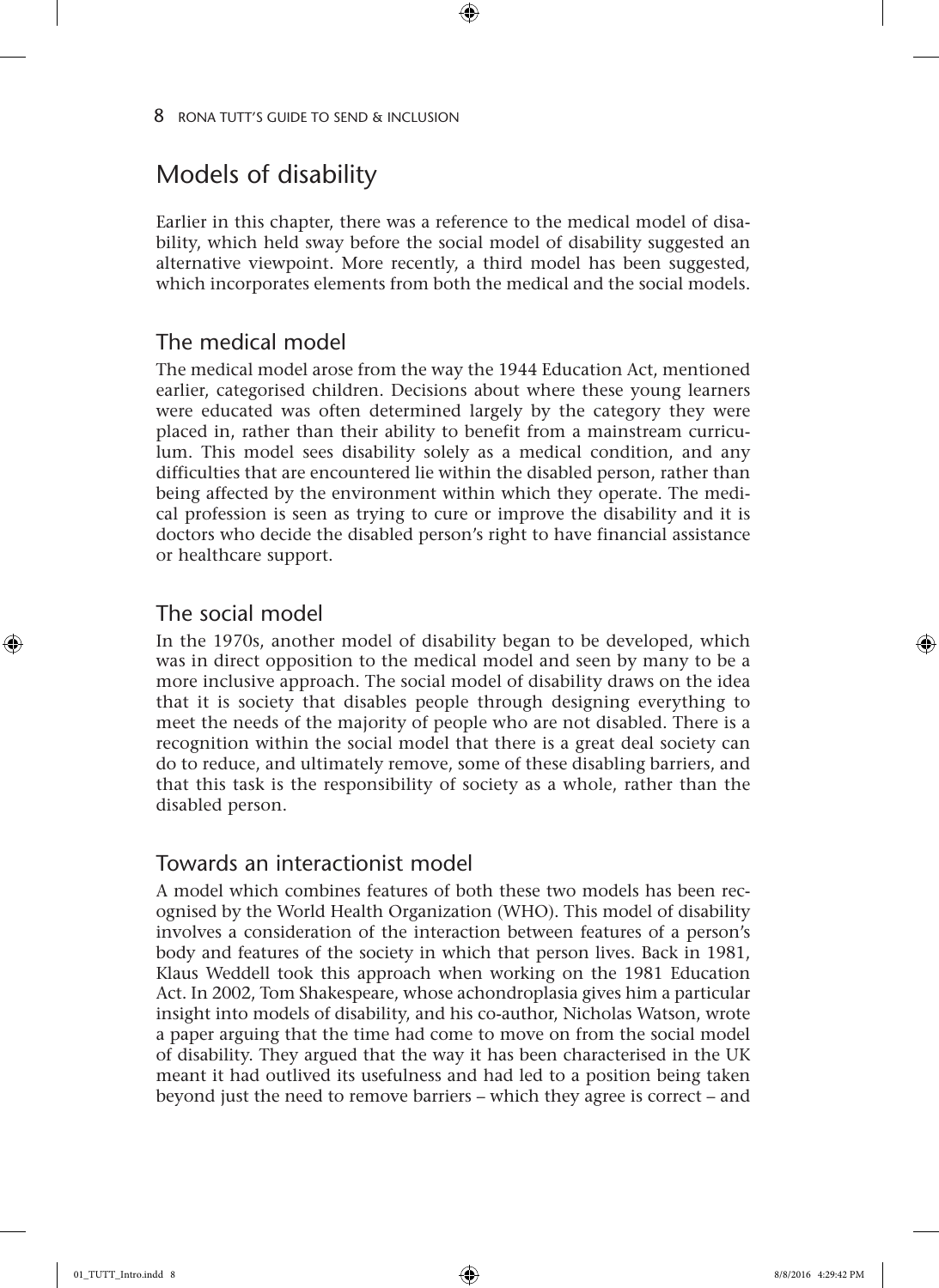leading in some cases to opposition to medical interventions that might help the disabled person. They write:

 $\textcircled{\scriptsize{*}}$ 

People are disabled both by social barriers and by their bodies. This is straightforward and uncontroversial. The British social model approach, because it 'over-eggs the pudding', risks discrediting the entire dish. (Shakespeare and Watson 2002: 15)

# **Key information: Models of disability** The two best-known models are: 1. **The medical model** which sees the difficulty as residing within the person who has the disability. This is sometimes referred to as the 'deficit model'. 2. **The social model** which sees any difficulty as a result of the society in which the disabled person lives, and the inability of that society to adapt to the needs of people who are disabled. More recently, there have been attempts to marry these two approaches by designing an *interactionist model*, which recognises both factors within the child *and* the context in which a person lives.

## Inclusion as a process not a place

In a discussion paper written in 2015, Nick Peacey refers to Brahm Norwich (2013), pointing out that the word 'inclusion' is typically used in two senses:

- The process of implementing the rights of *all* liable to exclusion to full participation in education or society
- Increasing the placement of learners in mainstream education.

While there may be differences of opinion as to how the first bullet point can be best achieved, most would agree that it should happen. It is the second bullet point that sums up the debate that raged throughout the 1980s and 1990s and has never entirely gone away. Lorraine Petersen, who spent ten years as chief executive of nasen – the largest organisation for SEND in the country – says that her interpretation of inclusion is one where:

♠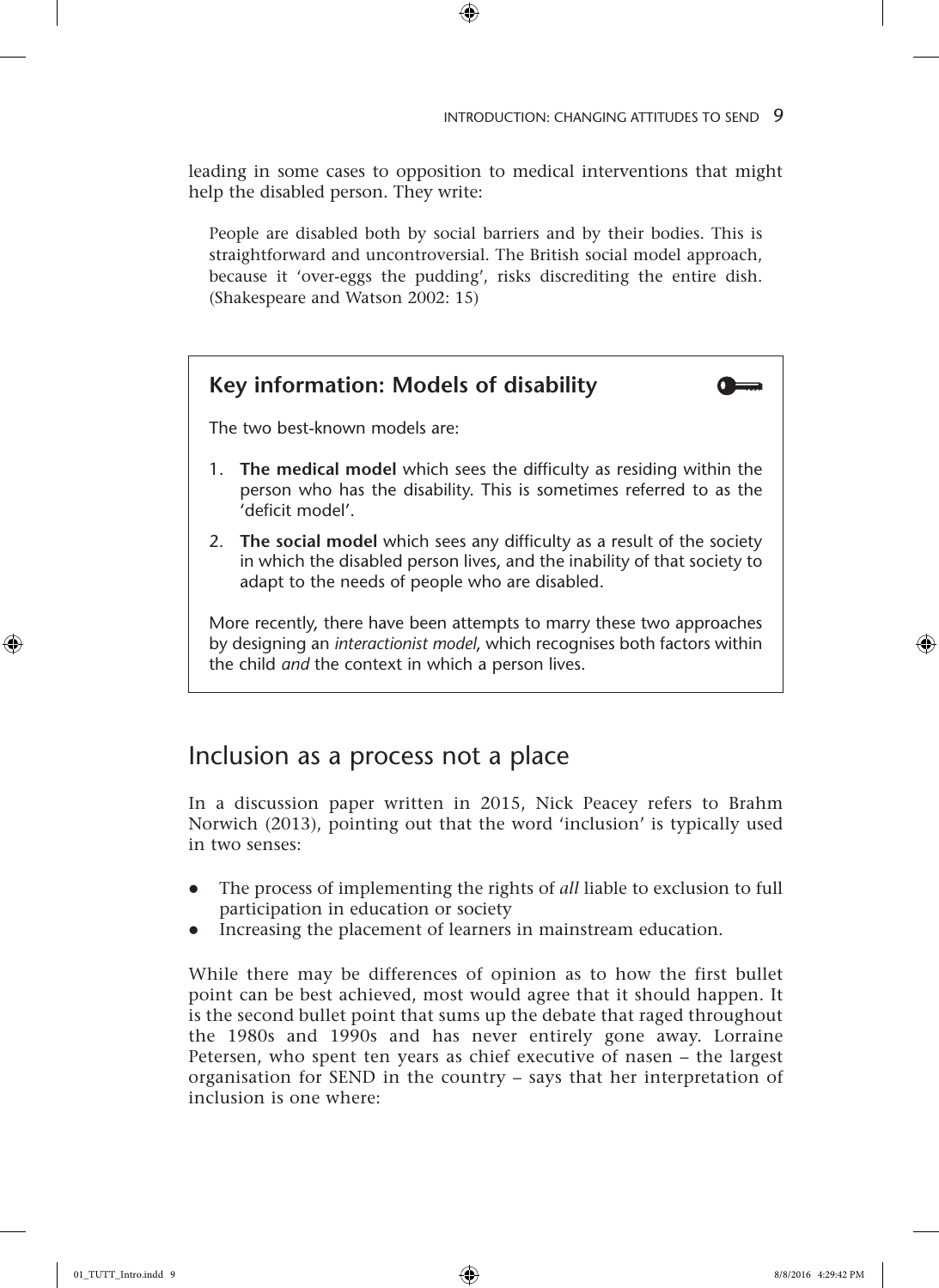The child or young person receives an education that best suits their needs at any particular time. It does not mean that everyone has to be in the same building, but that there is the staffing and the resources to meet their needs.

 $\textcircled{\scriptsize{*}}$ 

The rest of the chapters in this book build on the idea that inclusion is a process by which children and young people can be properly included in education, so that they are prepared for life beyond school, whatever form that might take. In order to achieve this and to meet the needs of an increasingly complex population of young learners, there has to be a broad continuum of provision, so that every child and young person can be included in a meaningful sense in education. Special schools should never be seen as the last resort when all else fails, but as the very best option for the small percentage of children who need them. Equality is not about giving everyone the same experiences, but about recognising that, while everyone is different, they should be equally valued and educated in an environment where they feel they belong.

#### **Summary**

♠

This introductory chapter has looked at how people's attitudes towards those who have SEND have changed from an uncaring one to one recognising their inalienable right to be included in education and in society. Points of disagreement were rehearsed about the nature of disability and the meaning of inclusion itself.

The chapter ended with a brief introduction to the central theme of the book, that of the need for agreement about inclusion being a process not a place and that a broad continuum of provision has the best chance of giving every young learner an education that will prepare them for life in the wider world.

# Further reading

- Hodkinson A. (2015) *Key Issues in Special Educational Needs and Inclusion*, 2nd edition. London: Sage.
- Peacey, N. (2015) 'A transformation or an opportunity lost?' A discussion paper prepared for Research and Information on State Education (RISE). www.risetrust.org.uk

Shakespeare, T. and Watson, N. (2002) 'The social model of disability: an outdated ideology?' *Research in Social Science and Disability* 2: 9–28.

Tutt, R. (2007) *Every Child Included*. London: Sage.